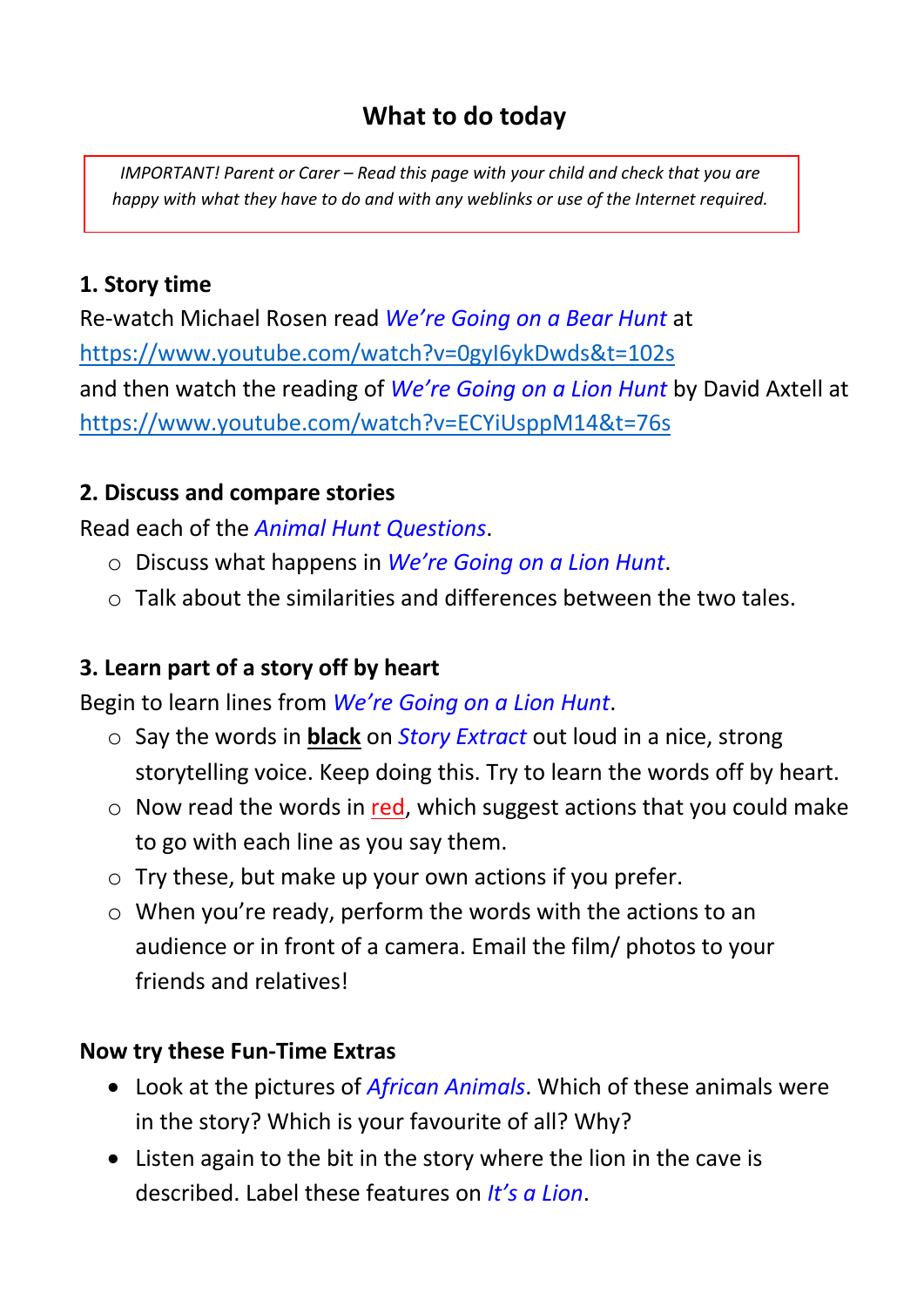- **1. Which African animals do the girls walk past in the story?**
- **2. Which did they see first, the flamingo or the hippopotamus?**
- **3. Did the girls go through a forest in the story?**
- **4. What things did the girls see in the big dark cave that told them a lion was there?**
- **5. Do you think the girls will** *really* **try and catch a lion the next day?**
- **6. Can you say one thing that is different between** *We're Going on a Lion Hunt* **and** *We're Going on a Bear Hunt***?**
- **7. What other things did you notice that were different? See if you can mention 3 things.**
- **8. Can you say one thing that is the same in both stories?**
- **9. What other things were the same too?**
- **10. Which of the two stories did you like most? Explain your choice.**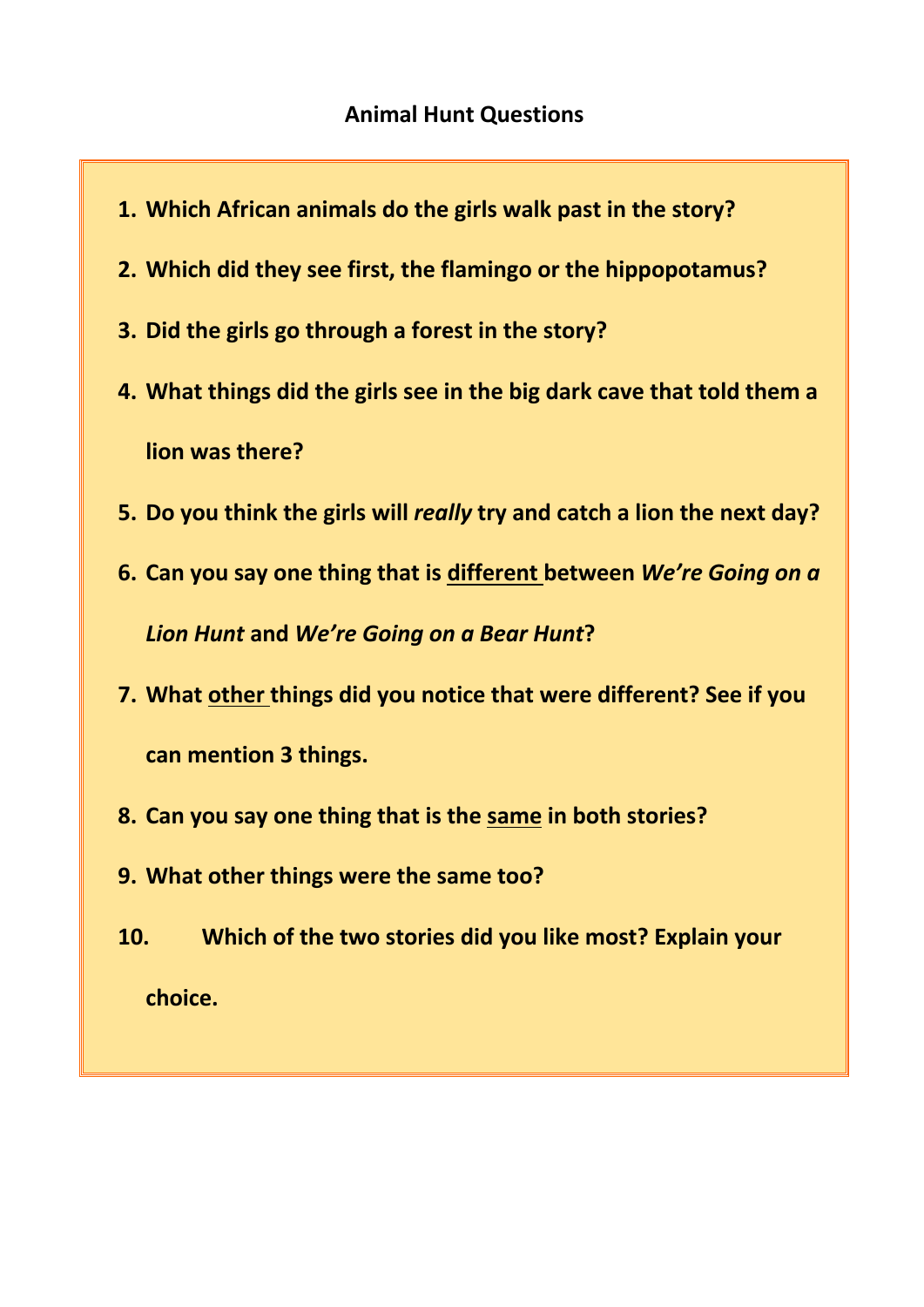We're going on a lion hunt. Put both hands up with fingers like claws.

We're going to catch a big one. Open arms very wide apart.

We're not scared. Put both hands on hips.

Been there before.

One hand on one hip and wag forefinger of opposite hand.

Oh no… Hold up both hands in front of mouth.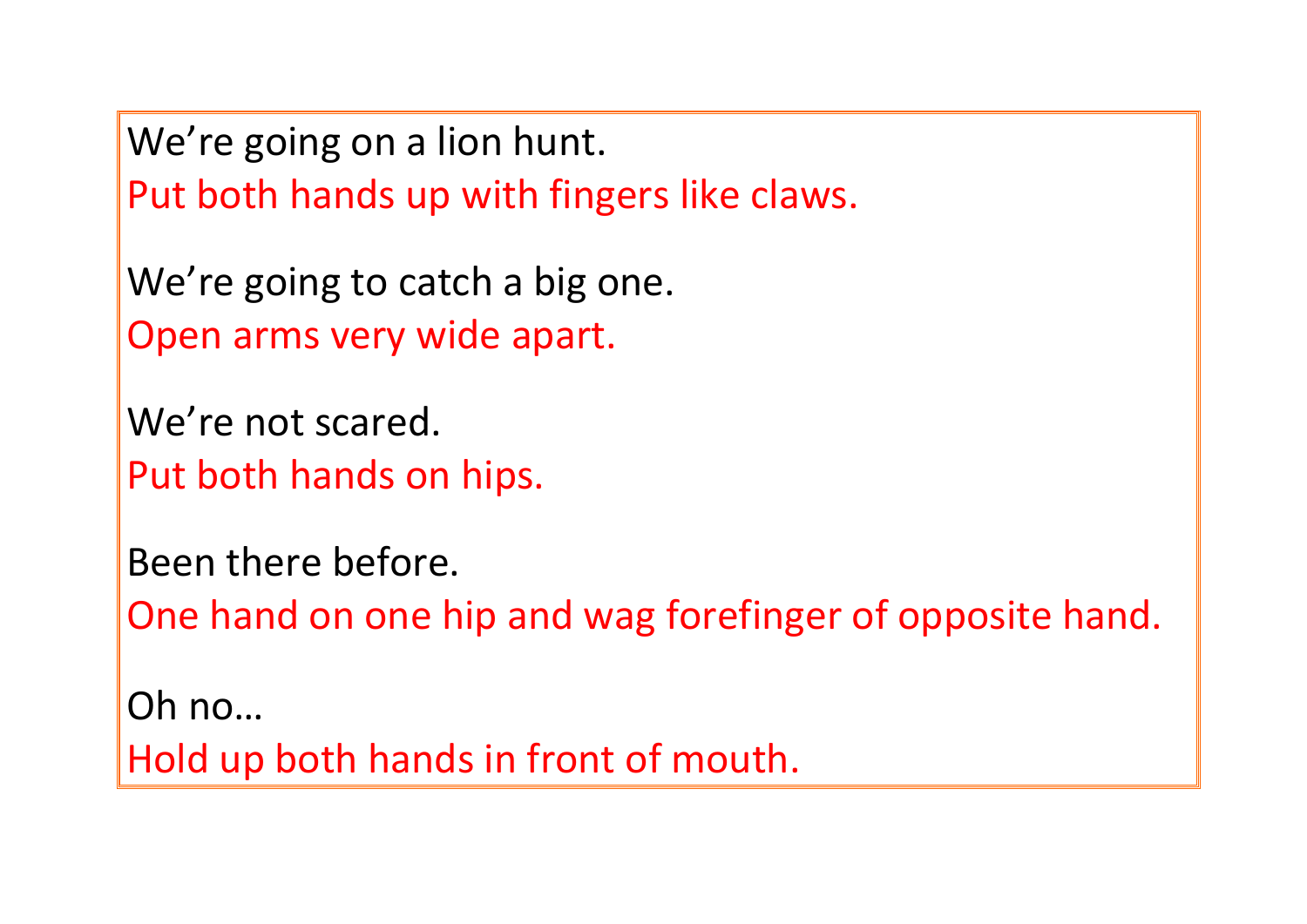```
Can't go over it.
Move both hands in an arch – as if going over.
Can't go under it.
Move both hands in an inverted arch – as if going under.
Can't go around it.
Move both hands in opposite directions – as if to hug. 
Have to go through it. 
Put both hands together and move them forwards.
```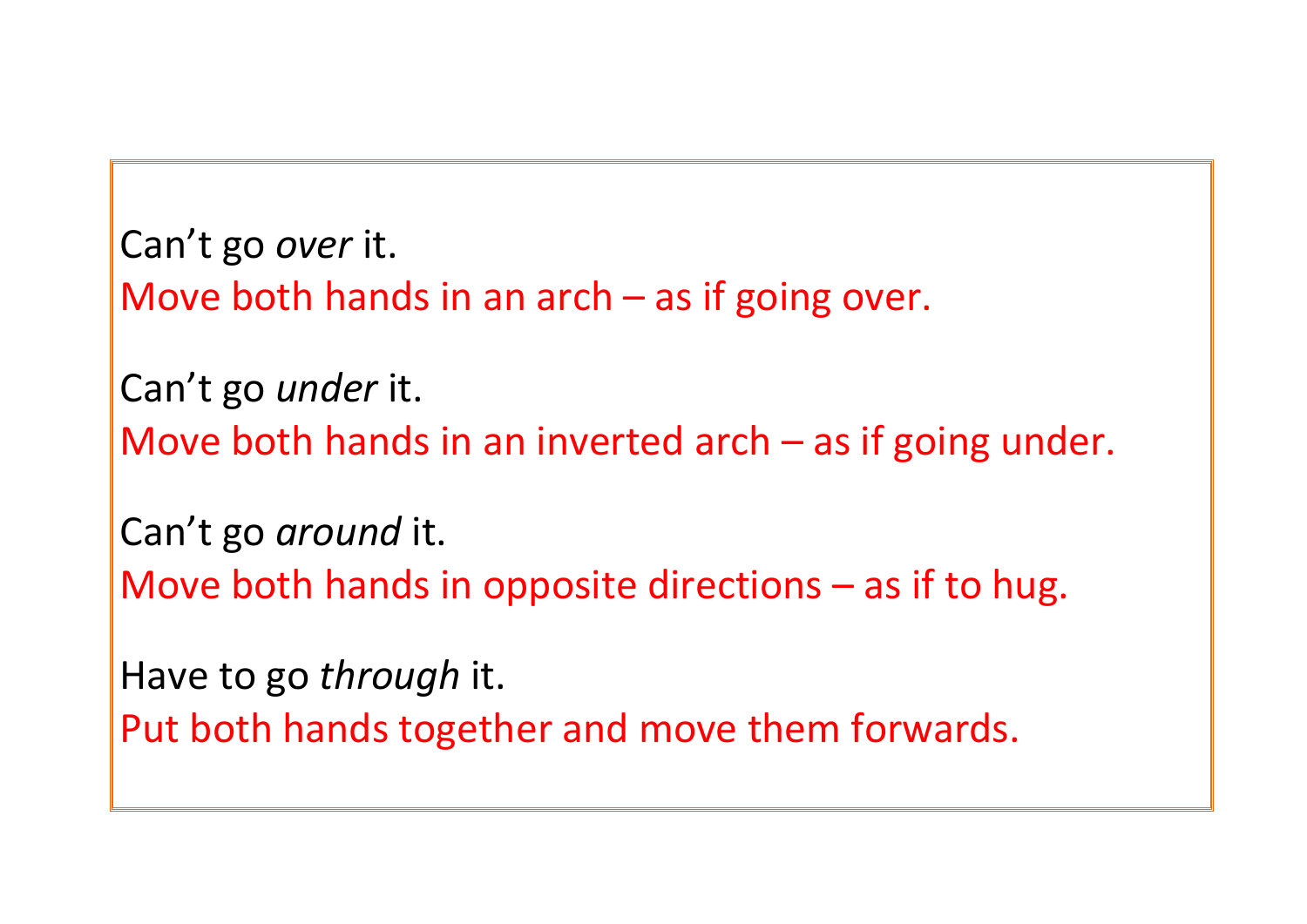# **African Animals**